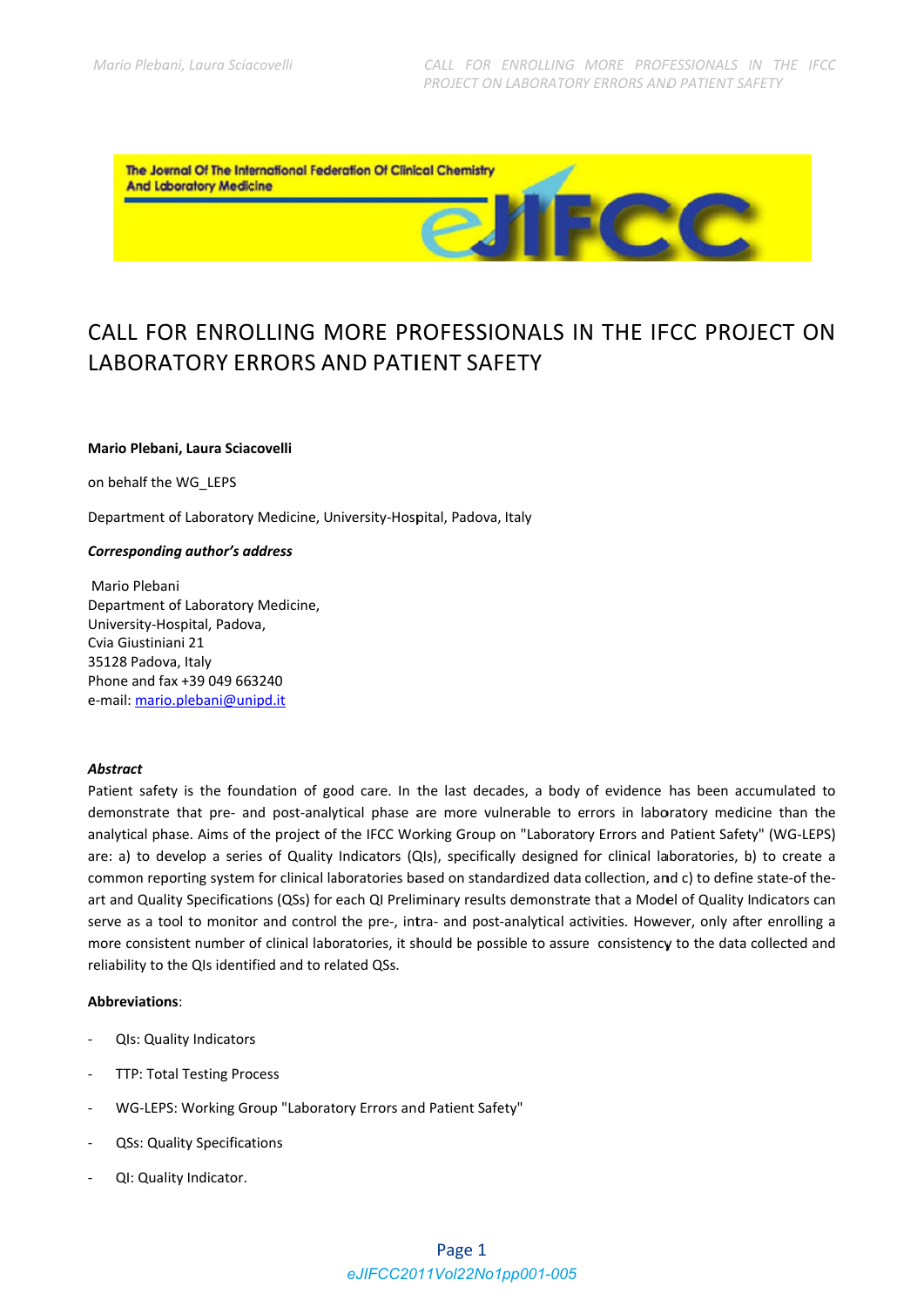#### **INTRODUCTION**

*To Err is Human* (1), yet society demands that medical laboratories be faultless. In past decades, laboratory professionals have focused their attention on analytical errors and on mistakes resulting in adverse events; data reported in the literature well demonstrate the dramatic reduction of the analytical error rates (2). In more recent years clinical laboratories have attempted to develop methodologies and programs to minimise and prevent the occurrence of errors in the total testing process (TTP), including the pre- and post-analytical steps, and their subsequent impact on patient care. However, there are no consensually identified quality indicators (QIs) to promote the homogeneous collection of data among different clinical laboratories and related corrective and preventive actions.(3‐10).

In order to reduce errors in laboratory testing, the IFCC Working Group on "Laboratory Errors and Patient Safety" (WG‐LEPS) aimed to develop a series of Quality Indicators, specifically designed for clinical laboratories. The overall aim of the project is to create a common reporting system for clinical laboratories based on standardized data collection, and to define state-of the-art and Quality Specifications (QSs) for each QI independent of: a) the size of organization and type of activities; b) the complexity of processes and their interactions; and c) the different degree of knowledge and ability of the staff. Aim of this paper is to provide the "state-of-the-art" of the project and to ask for a wider collaboration and involvement by clinical laboratories at an international level.

#### **MATERIALS AND METHODS**

In a preliminary stage of the project (11), the participating laboratories had identified, through consensus, 25 QIs that have been grouped according the main TTP phases as shown in Tables 1‐3.

|  |  |  |  |  |  | Table 1 - Quality indicators of the pre-analytical phase. |
|--|--|--|--|--|--|-----------------------------------------------------------|
|--|--|--|--|--|--|-----------------------------------------------------------|

| a)<br><b>Tests ordering</b> |                                                                                                                                                                                              |  |  |  |
|-----------------------------|----------------------------------------------------------------------------------------------------------------------------------------------------------------------------------------------|--|--|--|
| $QI-1$                      | Percentage of "Number of requests with clinical question from general practitioners/Total number of<br>requests from general practitioners"                                                  |  |  |  |
| $QI-2$                      | Percentage of "Number of appropriate requests, with respect of clinical question from general<br>practitioners/Number of requests that reports clinical question from general practitioners" |  |  |  |
| $\mathbf{b}$                | Formulation and input of request                                                                                                                                                             |  |  |  |
| $QI-3$                      | Percentage of "Number of requests without physician identification/Total number of requests"                                                                                                 |  |  |  |
| $QI-4$                      | Percentage of "Number of unintelligible requests/Total number of requests"                                                                                                                   |  |  |  |
| $QI-5$                      | Percentage of "Number of requests with errors concerning patient identification/Total number of<br>requests"                                                                                 |  |  |  |
| $QI-6$                      | Percentage of "Number of requests with errors concerning physician identification/Total number of<br>requests"                                                                               |  |  |  |
| $QI-7a$                     | Percentage of "Number of requests with errors concerning input of tests (missing)/Total number of<br>requests"                                                                               |  |  |  |
| $QI-7b$                     | Percentage of "Number of requests with errors concerning input of tests (added)/Total number of<br>requests"                                                                                 |  |  |  |
| $QI-7c$                     | Percentage of "Number of requests with errors concerning input of tests (misinterpreted)/Total number<br>of requests"                                                                        |  |  |  |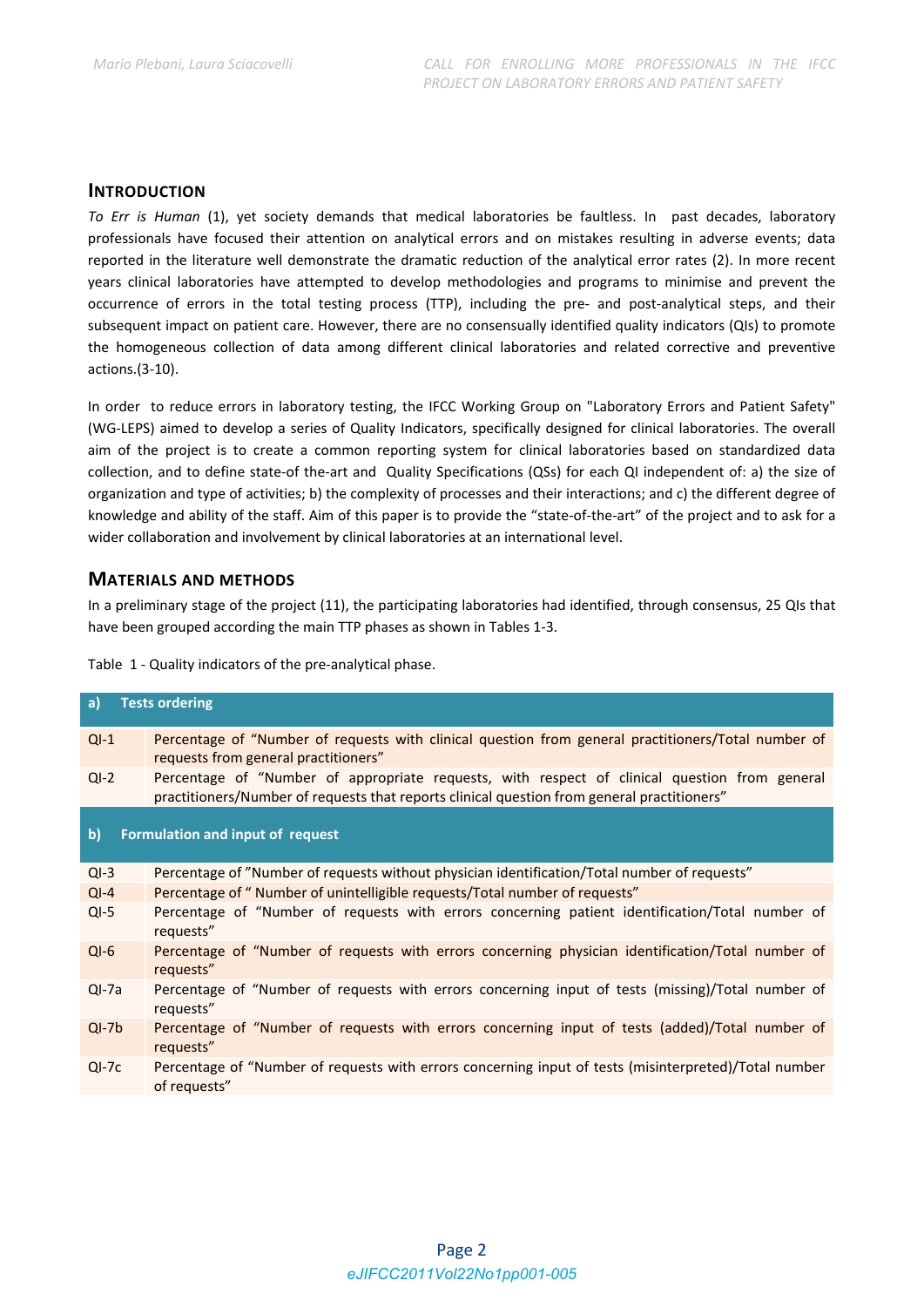| Identification, collection, handling and transport of samples<br>$\mathbf{c}$ |                                                                                                                     |  |  |  |
|-------------------------------------------------------------------------------|---------------------------------------------------------------------------------------------------------------------|--|--|--|
| $QI-8$                                                                        | Percentage of "Number of sample lost-not received/Total number of samples"                                          |  |  |  |
| $QI-9$                                                                        | Percentage of "Number of sample collected in inappropriate container/Total number of samples"                       |  |  |  |
| $QI-10a$                                                                      | Percentage of "Number of sample haemolysed (haematology)/Total number of samples"                                   |  |  |  |
| $QI-10b$                                                                      | Percentage of "Number of sample haemolysed (chemistry)/Total number of samples"                                     |  |  |  |
| $QI-11a$                                                                      | Percentage of "Number of sample clotted (haematology)/Total number of samples with anticoagulant"                   |  |  |  |
| $QI-11b$                                                                      | Percentage of "Number of sample clotted (chemistry)/Total number of samples with anticoagulant"                     |  |  |  |
| $QI-12$                                                                       | Percentage of "Number of sample with insufficient sample volume/Total number of samples"                            |  |  |  |
| $QI-13$                                                                       | Percentage of "Number of sample with inadequate sample-anticoagulant/Total number of samples with<br>anticoagulant" |  |  |  |
| $QI-14$                                                                       | Percentage of "Number of sample damaged in transport/Total number of samples"                                       |  |  |  |
| $QI-15$                                                                       | Percentage of "Number of sample improperly labelled/Total number of samples"                                        |  |  |  |
| $QI-16$                                                                       | Percentage of "Number of sample improperly stored/Total number of samples"                                          |  |  |  |
|                                                                               |                                                                                                                     |  |  |  |

Table 2 ‐ Quality indicators of the analytical phase: results performances.

| $QI-17$ | Percentage of "Number of unacceptable performances in EQAS/PT per year/Total number of<br>performances in EQAS/PT"                                             |
|---------|----------------------------------------------------------------------------------------------------------------------------------------------------------------|
| $QI-18$ | Percentage of "Number of unacceptable performances in EQAS/PT occurred for a cause previously<br>corrected, per year/Total number of unacceptable performance" |
| $QI-19$ | Percentage of "Number of tests with CV% higher than selected target, per year/Total number of tests"                                                           |
| $QI-20$ | Percentage of "Number of reports delivered outside the specified time for instrumentation failures,<br>per year/Total number of reports"                       |

Table 3 - Quality indicators of the post-analytical phase.

| $QI-21$ | Percentage of "Number of reports delivered outside the specified time/Total number of reports"                                                                                                          |
|---------|---------------------------------------------------------------------------------------------------------------------------------------------------------------------------------------------------------|
| $QI-22$ | Percentage of "Number of critical values communicated/Total number of critical values to<br>communicate"                                                                                                |
| $QI-23$ | Average time to communicate critical values                                                                                                                                                             |
| $QI-24$ | Percentage of "Number of interpretative comments, provide in medical reports, that impacted<br>positively on patient's outcome/Total number of interpretative comments, provided in medical<br>reports" |
| $QI-25$ | Number of guidelines issued in co-operation with clinicians, per year                                                                                                                                   |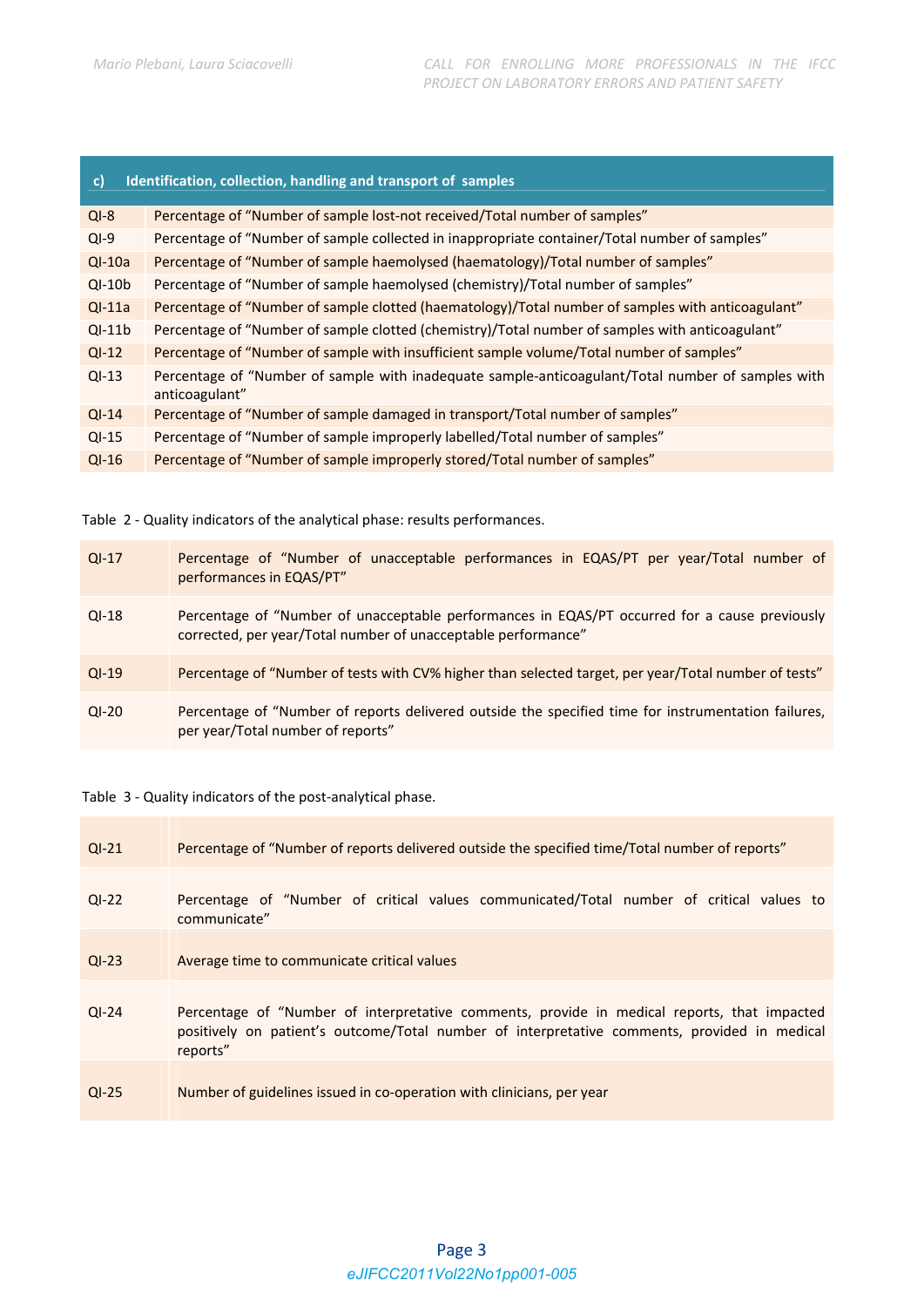Thereafter, QI data from the participating laboratories were collected using a specifically designed web site (www3.centroricercabiomedica.it). Participation in the project is based on two main characteristics: a) it is free of charge and, b) clinical laboratories are allocated individual usernames and passwords for data entry thus ensuring confidentiality. Data collected monthly for the period February 2008 to December 2009 have been analysed and the preliminary data published.

### **RESULTS**

Currently 39 clinical laboratories have been enrolled in the project from the different countries around the world, and eleven laboratories contributed the data described in this paper through the dedicated website.

We report the preliminary data of the laboratories who voluntarily joined the project. The following ranges of errors percentage were found.

Regarding the pre‐analytical phase (pre pre‐analytical phase), 9.5‐87.4 (requests with clinical question); 16.5‐97.3 (requests with appropriate tests); 0‐55.7 (requests without identification of the physician), 0‐21.4 (unintelligible requests).

Errors attributable to laboratory staff about the input of data reported in the request (pre‐analytical phase): 0‐10.5 (patient identification); 0‐6.2 (physician identification); 0‐14.6 (missing tests) 0‐53.3 (added tests); 0‐17 (misinterpreted tests). Moreover about the samples: 0.004‐0.63 (not received); 0‐8.8 (inappropriate container); 0.04‐ 0.9 (hemolyzed in hematology); 0.3‐3.4 (hemolyzed in clinical chemistry); 0.01‐1.7 (clotted in hematology); 0.03‐1.5 (clotted in clinical chemistry); 0.01‐1.13 (insufficient volume); 0‐52.5 (inadequate sample‐anticoagulant volume ratio); 0‐1.0 (damaged in transport); 0.0004‐48.4 (improperly labelled); 0‐0.1 (improperly stored).

Unsatisfactory analytical performances (analytical phase): 1.4‐4.9 (unacceptable performance in EQA); 0‐45.8 (persistence poor performance occurred despite an corrective action previously carried out); 5.6‐11.1 (CV% higher than defined target); 0‐0.01 (missing results due to instrumentation failures).

Concerning post‐analytical phase: 0.02‐8.9 (reports delivered outside the specified time); 15.4‐100 (critical values communicated), 22‐156 (average time to communicate critical values, in minutes); 1‐11 (guidelines issued in co‐operation with clinicians, in number).

## **DISCUSSION**

Medical laboratories are the first, and up to now unique, medical discipline for which a specific International Standard (ISO 15189: 2007) has been elaborated and delivered, linking the needs of quality management systems, according to the ISO 9001:2000, with specific technical requirements that determine competence in clinical laboratories (12). The value of this International Standard is irrefutable both for promoting the harmonization of existing accreditation programs worldwide and for further detailing quality indicators. In fact, the International Standard identifies not only general requirements for personnel, accommodations, environmental conditions and laboratory equipments as well as for pre-, intra-, and post-analytical phases but also several clauses and subclauses. However, it does not, and cannot, specify quality indicators and related quality specifications. An indicator is the measure for assessing a particular process or outcome, and it is a tool for the quantitative measurement of quality. therefore a consensus has to be achieved among professionals to identify and use appropriate quality indicators. Unfortunately, despite some proposals (13‐14), no valuable and consensually accepted quality indicators exist in laboratory medicine.

The IFCC-LEPS project aims to involve from the beginning clinical laboratories around the world, with different size and complexity, in order to identify appropriate quality indicators and to collect data to define related quality specifications for all and each quality indicator. As for any other quality specifications, however, there is the need to collect a significant number of data from different clinical laboratories to achieve a statistical power. Therefore, this paper aims to press clinical laboratories and laboratory professionals to join currently involved laboratories to collect data on identified quality specifications and to introduce them into the website thus allowing an effective benchmark and inter-laboratory comparison. It is also possible and realistic, due to differences among countries, that some